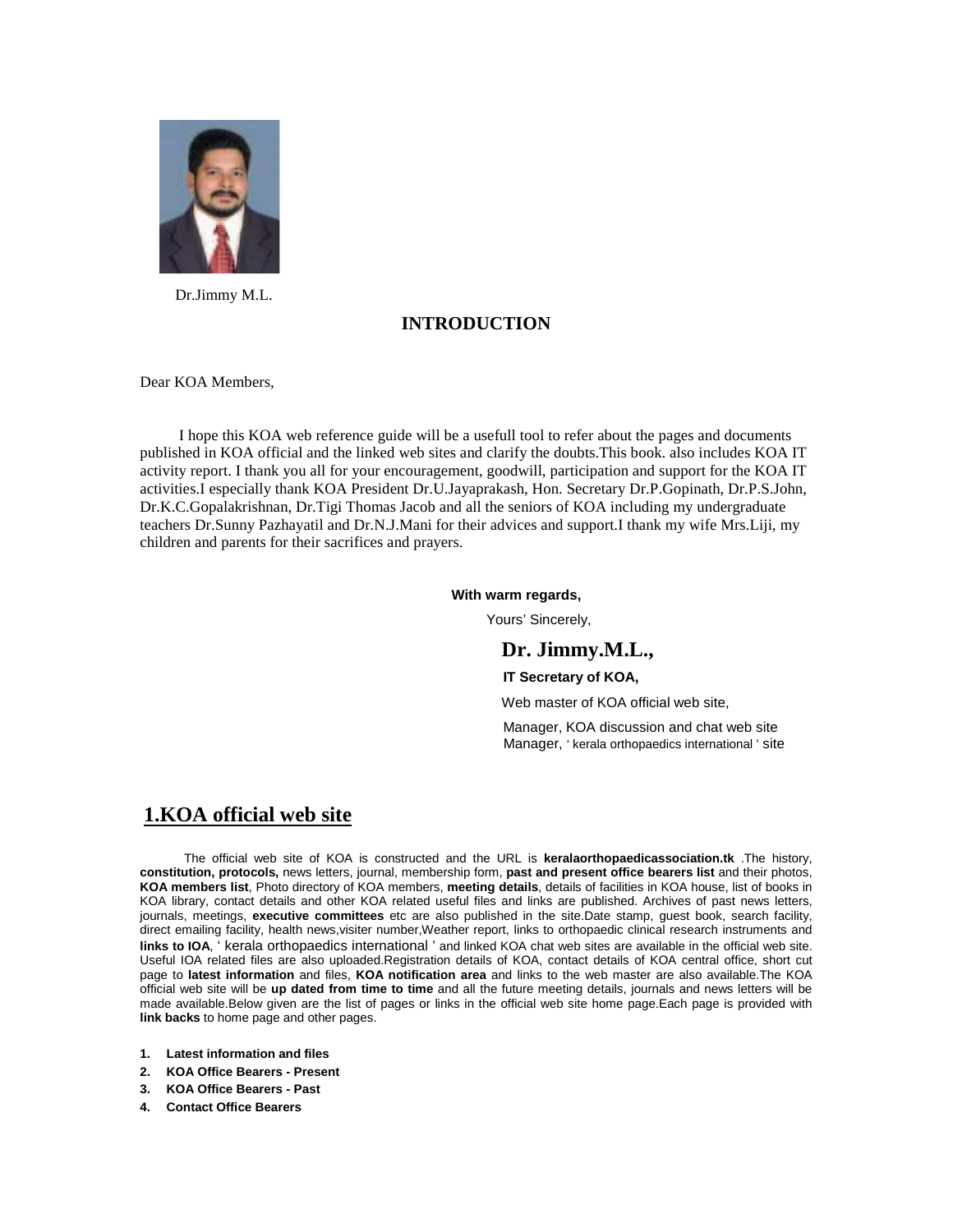- **5. History Of KOA**
- **6. KOA Protocols & Constitution**
- **7. KOA Membership Form**
- **8. KOA Calendar**
- **9. KOA Related Meetings**
- **10. KOA Journal Present**
- **11. KOA Journal Archive**
- **12. KOA News Latest**
- **13. KOA News Archive**
- **14. KOA Photo Gallery**
- **15. Facilities KOA House**
- **16. Library Books Of KOA**
- **17. KOA Members Lists**
- **18. KOA Members Album**
- **19. IOA Web Site**
- **20. IOA Membership Form**
- **21. IOA Calendar**
- **22. Indian Journal Of Ortho**
- **23. Facilities IOA House**
- **24. KOACON 2006**
- **25. KOACON 2005 Archive**
- **26. IOACON 2005 Archive**
- **27. Calicut O.A.A. Journal**
- **28. CAOS India Web Site**
- **29. DNB Web Site**
- **30. WHO Web Site**
- **31. Ethics In Orthopaedics**
- **32. Clinical research instrum.**
- **33. KERALA ORTHOPAEDICS**
- **34. Chat web site**
- **35. Discussions**
- **36. Notifications**
- **37. Other Useful Files**
- **38. Other Useful Links**

The **KOA Journals already published on line** are June 2004, October 2004 and augest 2005 issues.All papers of the **KOA journals can be downloaded from the web site and saved** to the home computers as separate word files.The **KOA news letters already published** are KOA news September 2003, April 2004, May 2004, September 2004, May 2005 and KOA news report to ' kerala orthopaedics international '.Almost all important KOA and related meeting archives of last two years are published including CAOS first Asian meet - Cochin, IOA–ICL - Kottayam, OASISCON – Trichur, last two KOACONS and IOACONS .The **history of the KOA** is published as two files written by Dr.Poulose Chacko and Dr.Tigi Thomas.The executive committee lists of 2003 to 2005 and contact details of the office bearers of KOA 2004 and 2005 are published.Many files are made available in **downloadable word and excel formats.**The KOA members lists are made available in excel and **label formats.** 

The **photos of past and present KOA office bearers**, history of KOA and other **organizational photos** are published.The almost complete **photo directory of KOA members** are published as different pages in **alphabetical order**. Other useful files and links published are **IOA address list excel file, IOA protocols**, IOA and KOA officers message, Scores,databases,classifications**, IMA Kerala** web site, Ortho symbols, Intelligent implant, D - nail abstract, Protocols of IOA building, How to keep images, IOA membership urge, MCI web site and **INDIAORTH** web site.

### **2. KOA discussion and chat forum**

 A **linked** KOA discussion and chat site **keralaorthopaedicassociationchat.tk** is constructed and linked to the official KOA site. You can open this discussion web site by clicking on the discussion link in the official site.There are provisions for the KOA members to keep their personal or orthopaedic files in the linked chat site. This site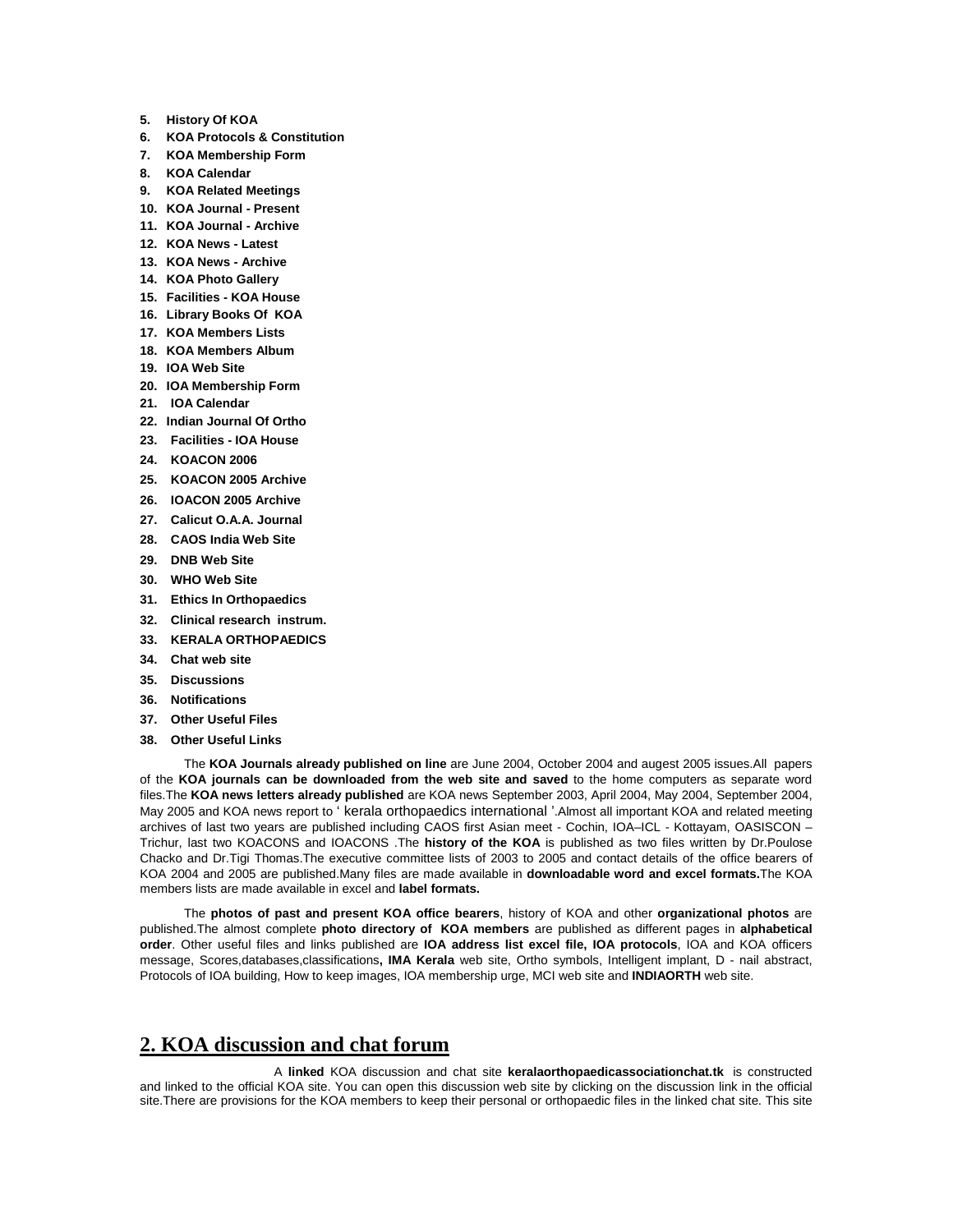can be **utilized for organizational discussions,** KOA notifications**, notification of orthopaedic vacancies** etc. Please join this linked site with your email addresses for organizational discussions. Through this email forum we can discuss organizational matters ,post messages, **intimate about orthopaedic seminars, workshops and meetings** which we conduct by posting in the calendar and even publish our **personal data** and photos. The messages will be automatically mailed to your personal email box if you choose to do so or you can choose to read it on the web. You can **keep your orthopaedic files** which may be of benefit to others in 'members orthopaedic files '.

You can take membership in the forum through the official web site by clicking on the ' discussions ' link and opening the discussin site. You need a **net passport or a hotmail email address** for this. Net passport can be made **with your existing email address** through the link in our site while joining our group.Hotmail address can be made from hotmail.com site. Open the linked discussion site and please click **Join Now** to join our forum. Please mention your **name and KOA LM** number in the message to manager, while joining KOA discussion site.

After joining you can sent messages to our forum from your email account with which you joined the site and our **discussion email address** is given in the discussion web site.You can also sent messages to our forum through the site after **signing in as member** by clicking on the **sign in** icon on the **top of the homepage** of the discussion site. Give your email address and **pass word** with which you joined the site. Then click **What's new** on the left hand top. What's New page with members tools on the bottom of the column on left or members tools box on the top of the right side can be utilised.Then open the **Send a Message to Members** and sent your message. This can also be done by clicking 'Send Message to This Group' on the top of what's new page. After signing in as given before, you can **download chat software** from the page ' KOA chat ' available on left bottom area of the web site and start on line chating with other members, if they are also signed in and downloaded the chat software. You can **upload pictures or upload and download file**s to our forum through the site by signing in as member. Please do not add photos, files or links of 'un desirable' types or sites.

The below given are the list of the **message boards** available in the site.

- 1. General General messages
- 2. Joining messages Messages by members at the time of joining
- 3. KOA office notes Announcements from KOA office
- 4. Ortho vacancies To notify ortho vacancies
- 5. Meet-Discussions To discuss about meetings
- 6. Note new books To intimate about new ortho books

The below given are the list of the **document folders**.

- 1. Documents
- 2. KOA documents
- 3. Ethics in orthopaedics
- 4. KOA members list files
- 5. KOA members list-list view
- 6. Members orthopaedic files
- 7. Keep teaching files
- 8. Ortho meeting details
- 9. Files on ortho courses
- 10. Members personal files
- 11. Members fun uploads

The below given are the list of the **picture folders**.

- 1. Pictures
- 2. KOA photo uploads
- 3. IOA office bearers P/P
- 4. Present KOA office bearers
- 5. KOA meeting inaugurations
- 6. KOA past presidents
- 7. KOA past secretaries
- 8. Photos of KOA members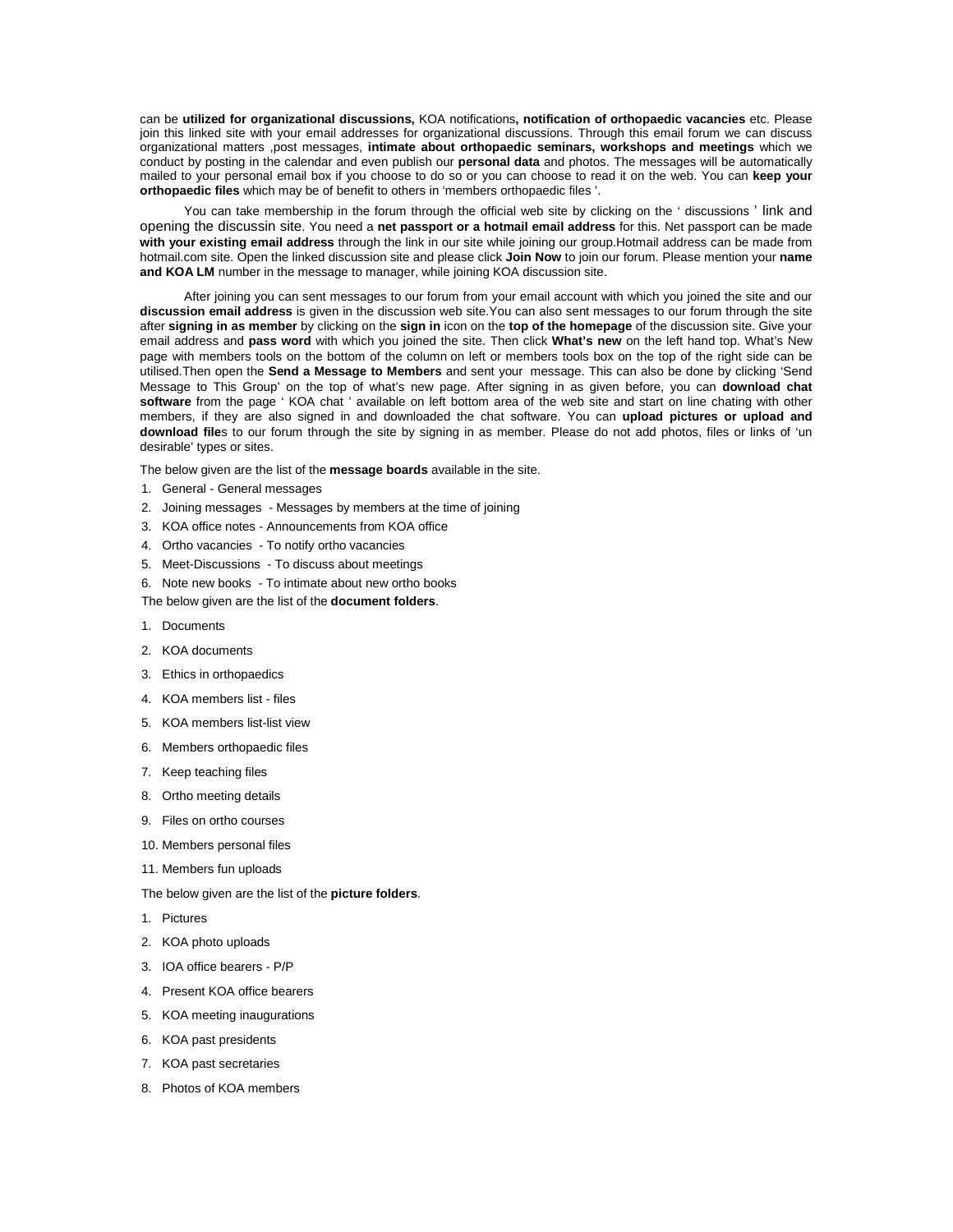- 9. Upload organization photos
- 10. Members clip arts
- 11. Members animations
- 12. Upload personal photos

The below given are the list of the **list options**.

- 1. KOA Links
- 2. View community links
- 3. Add useful web links Add useful ortho and related web links
- 4. Promote your web site Give URL of personal or organ. site
- 5. Members profile list Add Add your name, email etc
- 6. Add your address to list Add your contact details to the list
- 7. Add events to list Add meetings and other events to the event list
- 8. Add the classes to list Add schedule of ortho or other classes
- 9. Recommend your books Name and short description of interesting ortho books
- 10. Members announcements

### **3. 'Kerala orthopaedics international ' web site**

 The ' kerala orthopaedics international ' web site **keralaorthopaedicsinternational.tk** is updated. Thank you all for the participation and encouragement in the activities of this web site for the **last 3 years.** This web site can be **utilized now for exclusive orthopaedic case discussions**. Around **2000 links** to important and useful orthopaedic and medical sites are given in the site. This web site is **linked to the entire important orthopaedic**, medical, health and related internet net works. The site contains around **150 link pages**,35 fun softwares,**500 medical & other clip arts** and animations. Through this site you can download orthopaedic text books, **power point presentations** and medical clip arts etc, post meetings, search and post rare conditions, **search journals and recent advances.** International ortho meeting information, **fellowship links** and **live orthopaedic web casts** are available through the site. Through general links we can search phone numbers, email addresses, tourism information and download news papers, softwares etc.There are around **800 members** now. Through this email forum we can e**xchange professional queries and answers.**

Below given are the **groups of pages and folders** of the web site.

1.What''s New 2.Message archive ,Description of pages of the site, About 'KERALA ORTHOPAEDICS' email discussion forum 3.**Message from the KOA-IOA office bearers**, Future ortho programmes of IOA & KOA 4.Managers links, Most useful sites 5.Health sites, **General links, Rare conditions**, **Radiology (ortho) links**,Orthopaedic syndromes,Osteology,**anatomy links**, Reflex sympathetic dystrophy links 6.**AIDS links**, Drugs links, Medical links, **Medical web sites, Medical organizations**, Medical specialty sites 7.Orthopaedic links,Orthopaedic web sites,Orthopaedic specialty sites,Orthopaedic related sites,**BMD and osteoporosis links**,**Bio materials and implants**, **Manufacturers - ortho related**, Mailing lists - ortho related,MSN groups - ortho related, Yahoo groups - ortho related,**Orthopaedic organizations**, Indian ortho & allied organizations, National orthopaedic organizations,**Orthopaedic units, departments & universities**, **European ortho office bearers** 8.Fracture links, Trauma centers, Trauma – principles,Traumatology links, Infection & compound fractures, **Hospital disinfection links**, Skeletal T.B. links, Hand surgery links, Plastic surgery and allied links, Spine surgery links,SCI & paraplegia links, Scoliosis links, Ankle and foot links, Sports medicine links, Arthroscopic surgery links,Physiatry and allied links,Orthotic & prosthetic links, Disability links, Amputee links, Shoulder and elbow links, Deformity correction & Ellizarove links, Limb salvage & onco surgery,Pathology,oncology links,Paediatric orthopaedics links, Cerebral palsy links,Perhes disease links, Polio and PPRP links,Arthroplasty links, Hip ortho links, Knee ortho links, Arthritis links, Rheumatology links 9.Residents corner,**Ortho related cources**,**Awards - ortho & related**, **Grants - R&D**,ortho,travel,Orthopaedic fellowship links 10.Medical references,Reserch links - medicine & allied, Journal search - medicine & allied, Recent advances links of medicine,Orthopaedic references,**Reserch links - ortho & allied**,Orthopaedic educational links, Journals search orthopaedic & related, Recent advances links of orthopaedics 11.Interesting links, Medico legal issues,**W.H.O.and allied links**, **Search doctors**,CVs,ortho surgeons and hospitals, **Apply for global ortho jobes**,**Patient information links** medicine,ortho & related, Science for the mellinium,**Evidence based medicine**, **Medical Noble prize winners,**Bio mechanics links,Bio medical engineering links, Genetic engineering and bio technology links, **Bone & joint decade 2000- 2010**,Submit your training post offer to **WOEP - ICOE – AOA**,Internationaly post orthopaedic and related meetings, **Consultancy & allied services for hospitals** 12.CME courses - ortho links related, Medical clip art links, **Videos & MM ortho related, Orthopaedic news mails**, **Online discussion areas**,Ortho discussion archives,Ortho slide show (PP) links, Chat sites - ortho & related, Live orthopaedic web casts,**Orthopaedic online interactive teaching**, International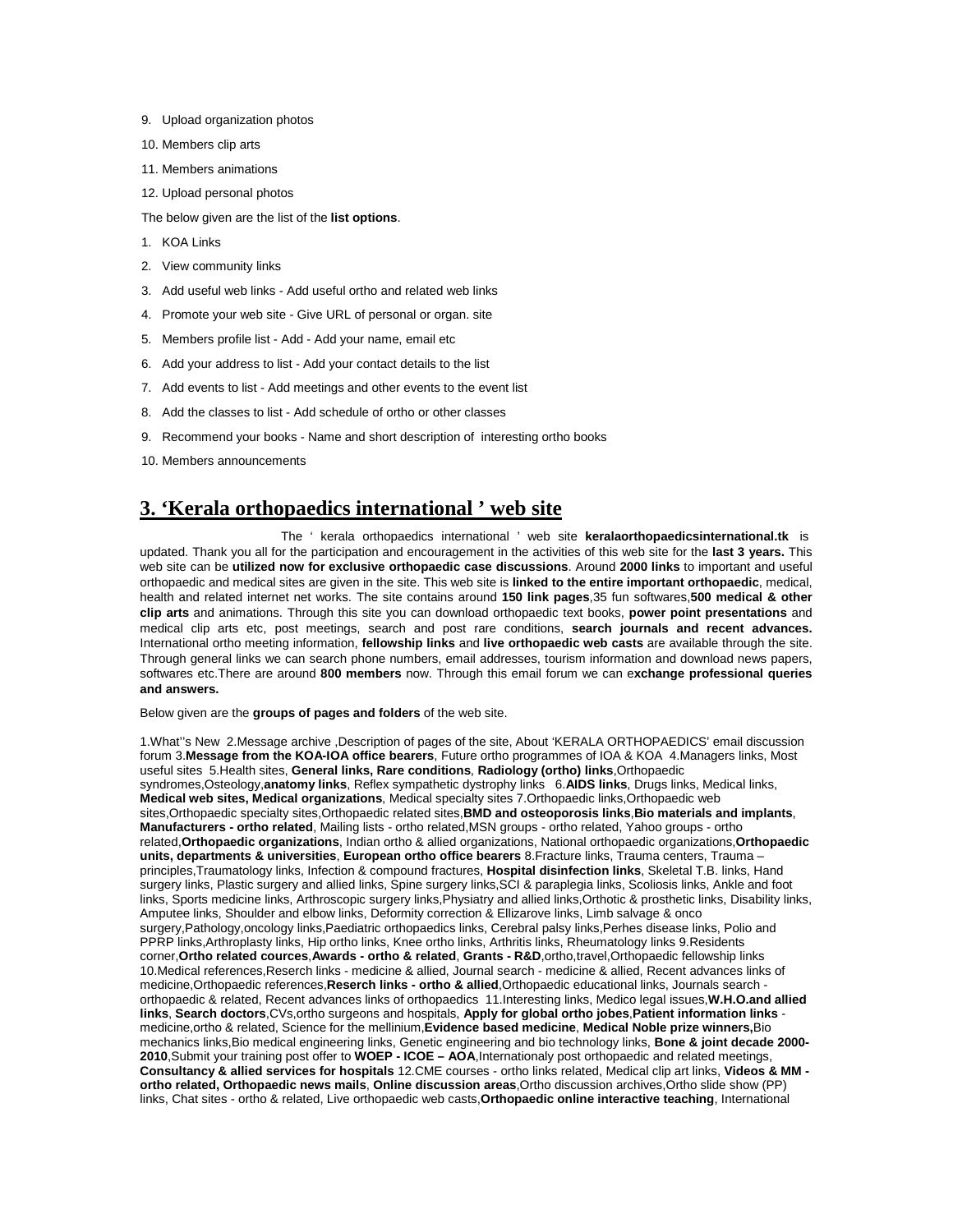meetings links - orthopaedic and related, **Online news links - orthopaedic and related** 13.Medical robotics,**Tele medicine links**,**PDA softwares** – orthopaedics,Computers in ortho & medicine,Minimaly invasive & LASER surgery links, Computer assisted orthopaedic surgery links, **Information technology in medicine and orthopaedics**,How to keep email size small 14.Pictures, Documents, Chat-orthopaedics,Clip art collection, Exciting fun place & downloadables,Ortho clip arts,Ortho animations, **Ortho x-ray clips**, Medical clip arts, Medical animations, General clip arts, General animations, Fun clip arts, Fun animations, Photo clip arts, Painters clip arts 15.Members clip arts, Members fun uploads, Members personal files, Members photo uploads, Members orthopaedic files, Members profile list, Members link contributions, Members announcements list 16.**Members Tools**

# **4. Clinical Research Instruments**

Links for orthopaedic clinical research instruments are given as **eight pages**.These links were collected after **extensive browsing** and they are given in a classified manner. These can be very **useful for thesis work, research papers and article writing.**

- **1. Scores**
- **2. Coding**
- **3. Classifications**
- **4. Databases**
- **5. Outcome Studies**
- **6. Transcription**
- **7. Medical Statistics**
- **8. Quality Control**

# **5.Clarifications**

#### **A. Official KOA web site**

1.The name of KOA web site is **registered in dot.tk** domain which is absolutely free. Many payed domains are resold, if there is even one day delay for renewal. Hence this site is free from such a threat. Any **new** KOA web URL can be linked with present registered KOA domain name keralaorthopaedicassociation.tk.

2.The KOA web site is very extensive and requires **lots of space**. The home page is linked to many web sites containing files to achieve sufficient space for all the files and photos. It will be **very costly**, if we purchase this much paid 'free space' and every year or two years it has to be renewed with considerable money. This problem is solved by opting for free web sites.

3.The connectivity and **speed** of our Indian internet provider's services are poor in some areas and hence affects the performance of the web sites. This is not due to the mal function of any particular web site. Performance and speed of downloading the files in KOA official site is **good** with **reasonable** connectivity and speed. It is always ideal to use a **broadband** connection such as Asianet cable modem or Reliance web world services, for maximum speed.

4. **the files in the KOA official site can be downloaded and saved** with out joining the other sites. **Guest book** facility is available in the home page of KOA official site to notify your suggestions in the site.

#### **B. Discussion Sites**

1.MSN sites are the **most used** sites in the world, for email discussions. These sites gets maximum number of **visitors**  and good web **ranking**. These sites are supported by **Microsoft** corporation. These sites has lots of **advantages** like many provisions for members, excellent appearance, better graphic performance and reasonable safety. The performance of these sites are **very good** with reasonable internet connectivity and speed.

2.The ' kerala orthopaedics international ' and KOA discussion sites are created in MSN. These are moderated. The ' kerala orthopaedics international ' site is meant for utilization of the **links** and **international** orthopaedic **case discussions**.The KOA discussion and chat site is meant for **organizational** discussions, chat, notification of meetings and **reporting** of special cases or **collecting** special scientific data specific to **Kerala or KOA**.Please mention your **name and KOA LM** number in the message to manager, while joining KOA discussion site.

3.All the links, pages, discussions, photos and many files in these sites can be utilized with out joining or signing in. Joining or signing in is required only for sending messages, chat, uploading photos and uploading or downloading files in the file folder of the MSN discusstion site. It is easy to learn these by utilizing **' how to do ?.** Joining or sending messages in these sites is not complicated. The links explaining about **how to join?, how to sent messages?, how to upload files and photos?** etc are given in both sites. You can **utilize** these links for **clarifications**.

#### **C. Financing of the web sites**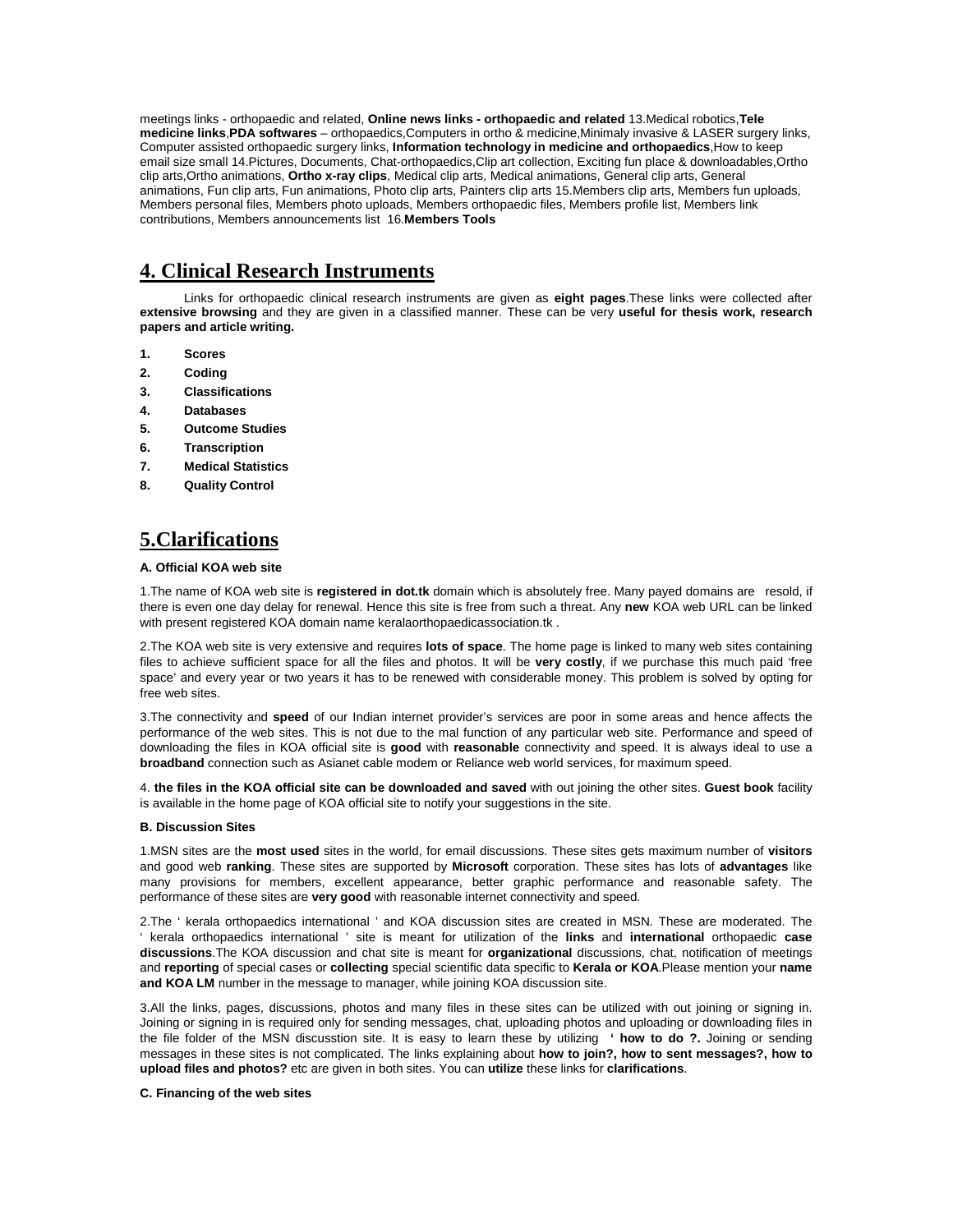1.The KOA official web site and the discussion site are **free** sites. **Sufficient memory** of ' kerala orthopaedics international ' site is maintained by **paying a fixed money** to **Microsoft** corporation through the internet using the VISA card number of Dr.Jimmy.M.L. All the three sites are so far **free from advertisements** except very minimal direct advertisements from Microsoft and Yahoo companies.

2.Around **four lakes rupees is spent** for the **construction and maintenance** of the KOA official, KOA discussion and ' kerala orthopaedics international ' web sites for the last **three years**. This money is **summed up** considering the telephone bills, internet charges, work time, postage charges and other miscellaneous charges. Ninety nine percentage of this four lakes rupees expenditure is so far supported from the **personal money** of **Dr.Jimmy.M.L**. and this is spent as a **personal free service** to the orthopaedic surgeons and KOA.

## **6.Other KOA IT activities**

IT Secretary,KOA **visited eight local clubs** such as **Kazarkode, Calicut, Trichur, Cochin, Madhyamekala, Alapuzha, Kollam and Trivandrum** in one of their monthly meetings as was suggested by the **President Dr.U.Jayaprakash** and decided in the 20-03-05 executive committee meeting at Calicut.During his visit he **explained** about the **KOA web sites**, discussed other **IT activities**, clarified the doubts and **demonstrated** the functioning of the web sites. I request the remaining local clubs to kindly organize such meetings in 2006 and also arrange a computer with good internet connection for this purpose. I request the local club office bearers to contact me to discuss the date and time. Contact details of the IT Secretary are given below.

| Present address:-      | Behind Mount Carmel School, Kanjikuzhy, Kottayam. PIN - 686 004.       |
|------------------------|------------------------------------------------------------------------|
| Permanent Address:-    | Moyalan House, Near Parayil Agencies, M.G. Road, Trichur - 4.          |
| <b>Phone Numbers:-</b> | (M)9446441698, 9387605566, (L)0481-2571698, Permenant (0487 - 2380163) |
| Email address :-       | jimmyml2000@hotmail.com, jimmyml4000@hotmail.com                       |
| Personal web site:-    | doctorjimmy.tk                                                         |

**So many things are possible** for the common benefit of the KOA members through internet and web sites. All the important KOA documents are **already published** on line. IT can also be utilized to facilitate the KOA activities. Members can directly upload or publish their personal details or orthopaedic files which are of benefit to others, if they take membership in the discussion site. **Notification of rare cases, cases more specific to Kerala like Perthes disease, notification of the statistics of malignancies, special anthropology of Kerala population, notification of the findings of the sub specialty cases etc**. can be done in separate **discussion areas** of the web sites and the files can also be uploaded directly by the members in **separate folders** like osteoclastoma etc., so that by the end of the year we will get a collection to be subjected for study. The KOA members orthopaedic files also can be published as direct links in the web site, if they sent these files to IT Secretary. Please send your valuable suggestions regarding KOA IT activities, web sites and requests for the publication of your KOA related links or files through the email address **jimmyml2000@hotmail.com**.

## **7. History of the web sites**

related to orthopaedics.

The formation of the **IT committee of KOA** was on **04-02-05**, 6PM at the KOACON 2005 inauguration meeting and Dr.Jimmy.M.L. was appointed as the **IT Secretary** of KOA.The functions of the **extensive official KOA web site** keralaorthopaedicassociation.tk and KOA linked web site keralaorthopaedicassociationchat.tk for discussion and chat, also started from 04-02-05 onwards. Dr.Jimmy.M.L. acted as **webmaster** of the official KOA web site and also managed the discussion site. The construction of these web sites were started on 09-09-04.These sites were constructed with the experience of Dr.Jimmy.M.L. as the **manager** of ' kerala orthopaedics international ' web site. This email discussion forum for orthopaedic surgeons was started on **09-05-03** and the site address is keralaorthopaedicsinternational.tk . The site was later provided with around 2000 useful international orthopaedic and related web links.Idea to start this web site was obtained to Dr.Jimmy.M.L. by the revelation he got after his extensive browsing of the web.The revelation was that there are **extensive free information** available to orthopaedic surgeons on the web and this can be given in a compact form, so that **with out much browsing** they can collect any information

 The ' kerala orthopaedics international ' site was started with the encouragements from **Dr.P.S.John** and **Dr.Tigi Thomas** supplied the **online KOA news** letters and at that time they were President and Hon.secretay of KOA. **Dr.P.S.John closely monitored the progress** of this web site. Seniors in the KOA such as **Dr.Vargheese Chacko,**  Dr.P.C.Sunny, Dr.K.S.Pilli, Dr.Lazer Chandy and Dr.Wilson Iype supported the activities of ORTHOPAEDICS '. The site was also encouraged by **Dr.Silan Batacharia, Dr.Sisir Restogi, Dr.Indrajith Sarcar, Prof.Bharghava, Dr.Sudhir Warrior, Dr.Rajashekaran, Dr.M.Vahanan Natarajan, Dr.David V.Rajan, Dr.Rajagopalan, Dr.Shantharam Shetty, Dr.Devadoos, Dr.Sree Ram, Dr.Ravi Kourula, Dr.K.P.Daga and Dr.Sreenivasa Rao** from outside the state. Dr.P.Ashokan and Dr.Dominic Puthoor initiated the net discussions. Now there are Indian and **international members** in the web site from all the continents including **abroad IOA and KOA members, University**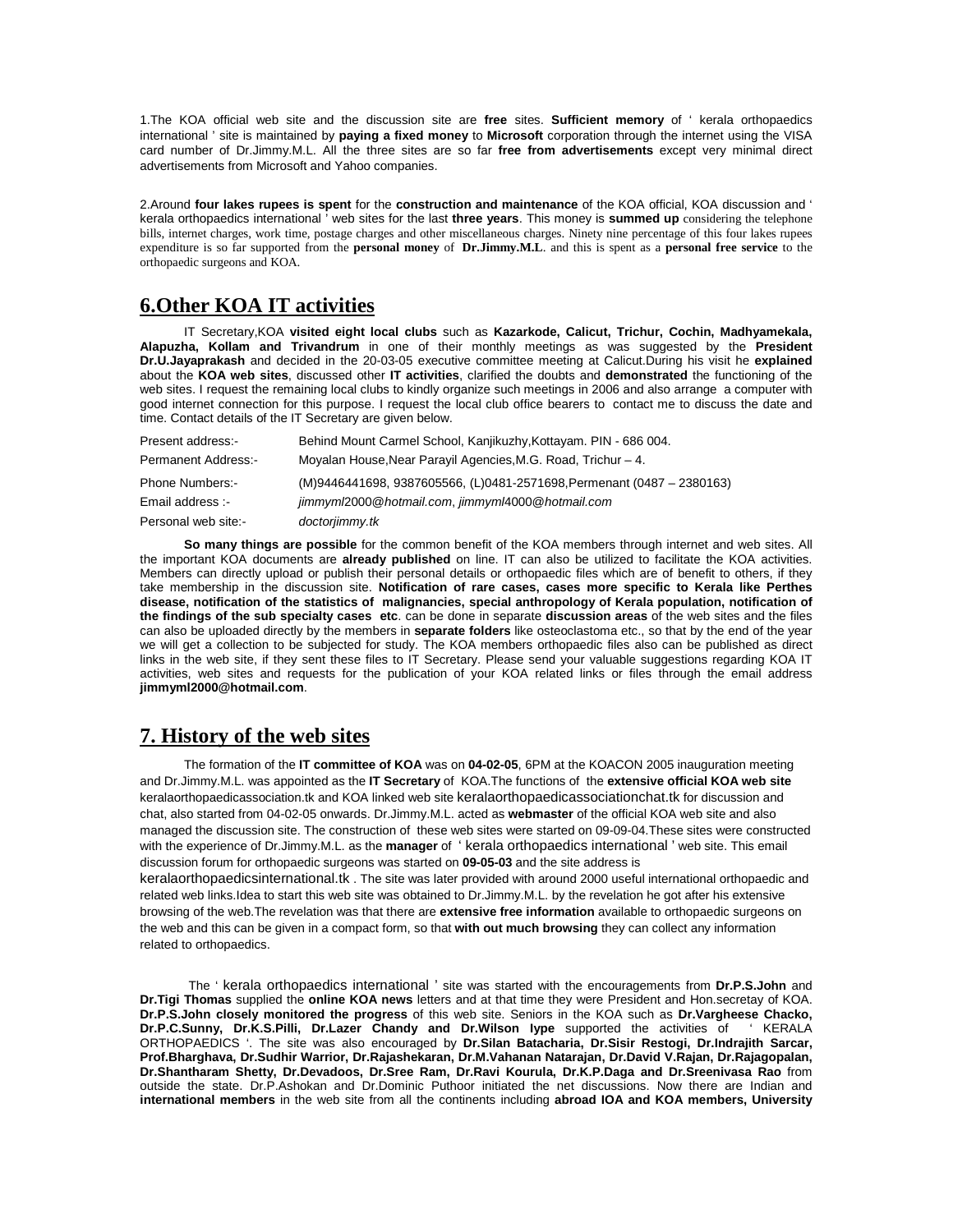**Professors and specialists** from all different orthopaedic sub specialities.**Dr.Harpeet S.Gill – John Hopkins,U.S.A**, Dr.Mohmood – Jordan, **Dr.Ahamed Sayeed – U.K.**, Dr.J.M.Riano – Panama, Dr.Cristitar Lunga – Rumania, **Dr.Raphael Hau – Australia**, Dr.Nuruddin – Dubai, Dr.Faris Al-Hafid – Iraq, Dr.Aidin – Philadelphia, Dr.Riyadnezam, Saudi Arabia and Dr.Ashraflotfy – Egypt are some of the international members who lead discussions or sent messages. The **feedback** from abroad about the links in the web site is as **excellent**.

A web page for KOA was published by Dr.Binoj in 2001, when Dr.Sunny Pazhayatil and Dr.Sherry Isaac were president and Hon.secretary of KOA. **IT committee** was formed and the extensive official KOA web site started functioning, when **Dr.K.C.Gopalakrishnan and Dr.Tigi** were the president and Hon.secretary of KOA and **Dr.K.C.Gopalakrishnan encouraged the creation** of KOA official web site**.**. Formation of IT committee was supported in the executive committee by Dr.Cherian Kovoor, Dr.Sachidanandan, Dr.John George, Dr.Francis Chandy and Dr.Gopakumar.The online publication of the KOA journal was also started during this period and Dr.Gopakumar, editor KOA supplied the required papers.**Dr.Poulose Chacko** supplied the files and photos of the history of KOA.The KOA office secretary **Mr.Arun** supplied many files to be published in the web site.The decision that the IT secretary will **visit the local clubs** to explain about IT activities and the KOA scientific activities and their co-ordination will be **more accelerated** through the web sites, was made when **Dr.U.Jayaprakash and Dr.P.Gopinath** are the president and Hon.secretary of KOA and they encouraged the IT activities. **Strong support of Dr.U.Jayapraksh** deserves special mention and it was a big boost for the 2005 KOA IT activities.The below given are the messages supplied to me by the **IOA office bearers** on July 2003 for the ' kerala orthopaedics international ' email forum.

#### **Message from the President of IOA**

Dear Dr. Jimmy M. L.,

It is a great pleasure for me to learn that you are starting EMAIL FORUM.This is a great step forward.Kerala is known for the best in education. Kerala can boast of highest literacy, I am happy that you will take Kerala Orthopaedics further through Discussion Forum on NET.Information Technology has made world a **global village**, The distances have gone. You have a problem and if you share, you have an immediate solution through net.Digitalization has made documentation easy and very cost effective. We all need to have **digital camera.** This will help in sharing with our community and patient and you can have free second opinions.With your enthusiasm Dr. Jimmy, I am sure every one will wish to be a member of your Discussion Forum.

With all the best,

**Dr. Pravin Kanabar** - President: Indian Orthopaedic Association.

#### **Message from the Secretary of IOA**

#### Dear Dr. Jimmy,

It is heartening to note that you have started an e-mail service for interaction amongst members of the Kerala Orthopaedic Association. As with several other projects you have taken a lead in this also and I am sure other state chapters will soon have a similar service.Through this mail, I send **greetings** to all members of the Kerala Orthopaedic Association and hope this service will lead to healthy communication amongst members to enhance knowledge and information solve problems of members, **seek and obtain advise** on difficult cases, etc. Do keep me in your hit.I wish this activity great success.

With warm regards, Yours Sincerely,

**Dr.H.K.T.Raza** - Hon.Secretary IOA

The **pioneering orthopaedic IT activities** are recognized officially by KOA and Dr.Jimmy.M.L. is given **special KOA award or certificate of recognition from KOA** at KOACON Silver jubilee conference by the recommendation from **President U.Jayaprakash and 2005 executive committee of KOA. Dr.Jimmy.M.L.** is nominated **to be in the IT Committee of the Indian orthopaedic association for 6 years** from 1996 onwards, initially as the Co Chairman for 3 years and later as **Chairman** for three more years.This was possible by the bless of **God Almighty** and by the support from **IOA 2005 executive committee members including Dr.H.K.T.Raza, Dr.P.S.John and others.**

### **8.Thanks note**

Thanks and praise to **God almighty** for blessing me to carry out this task **.Thank you all,** the **members of KOA** and members of **2003 to 2005 executive committees** for the encouragement and entrusting me to construct the KOA official web site and to run the IT committee as secretary of the IT committee. Special note of thanks is due to